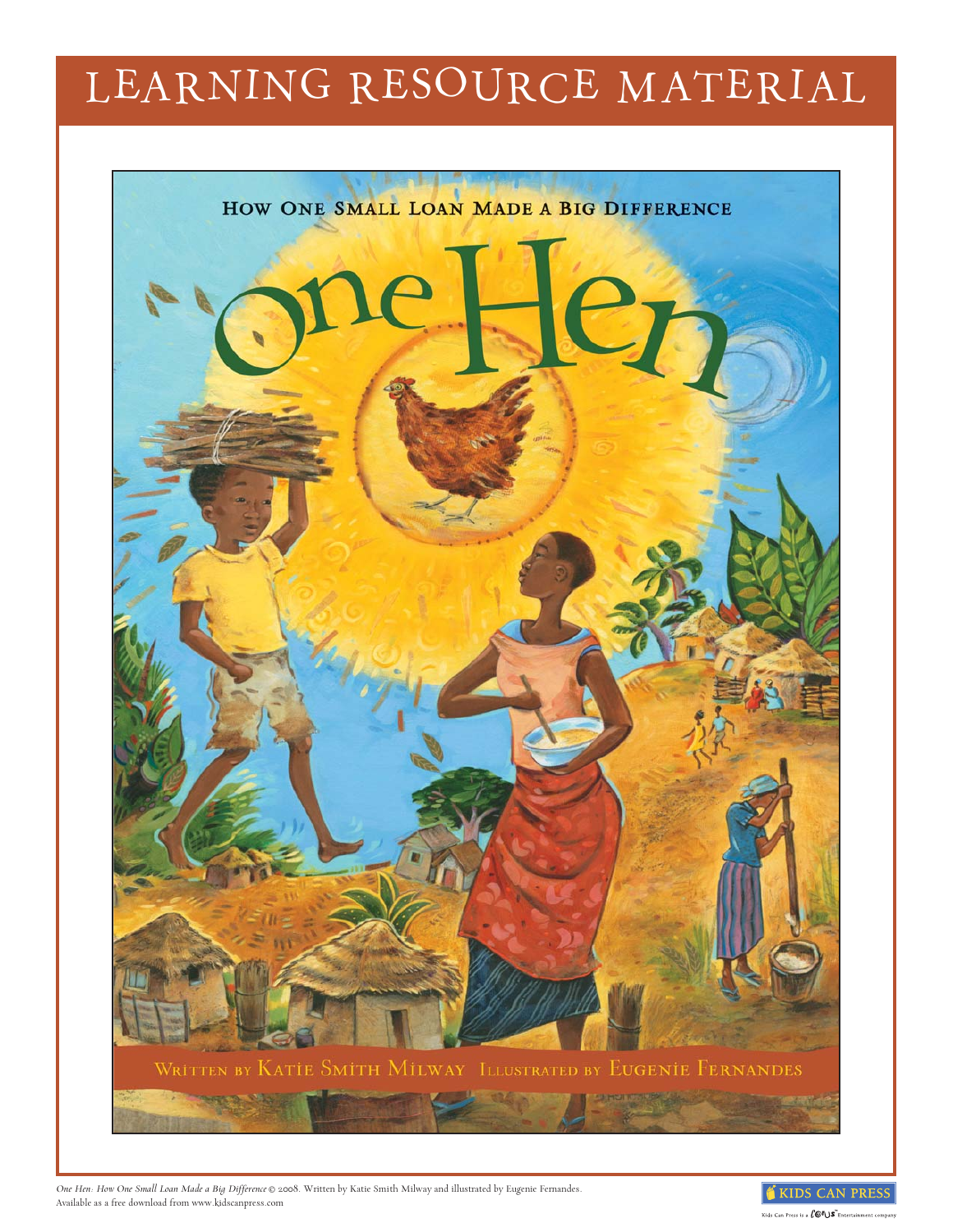# ABOUT ONE HEN

*One Hen* tells the story of Kojo, a boy who lives in Ghana. He and his mother survive by gathering and selling firewood, but they never seem to have enough money or food. When Kojo is given a small loan, he uses his money to buy a hen so that he and his mother will have eggs to eat. From this small beginning, Kojo eventually buys more hens, attends school, and eventually has a poultry farm of his own. Just one small loan is enough to transform Kojo's life and allow him to help his whole community.

# ABOUT THE AUTHOR

Katie Smith Milway has coordinated community development programs in Africa and Latin America for Food for the Hungry International. She was a delegate to the 1992 Earth Summit. She has written books and articles on sustainable development and is currently publisher and editorial director of an international management consultancy. Katie's first children's book was *Cappuccina Goes to Town*.

## About the Illustrator

Eugenie Fernandes is one of Canada's most established children's authors and illustrators. Her many books include *A Difficult Day* (author and illustrator), *Cappuccina Goes to Town* (illustrator), S*leepy Little Mouse* (author and illustrator) and *Earth Magic* (illustrator). She lives in southern Ontario.

The following discussion topics and activities support the primary and elementary curricula in language and literature, visual arts, social studies and mathematics.



Before beginning any of these activities, you might want to spend some time discussing what microcredit is and how it works. This definition might be a useful starting point:

**Microcredit** involves giving small loans, usually less than \$200, to poor individuals who cannot get loans from traditional banks. Individuals, often women, then use the money to establish a self-sustaining business of some kind. As they earn more money, they gradually repay the loan, and the money repaid is used to help another person in need. Many economists feel that microcredit programs are among the best ways to fight global poverty, one individual at a time.

## Activities for Younger Readers

#### **1. Where in the World?**

Before reading *One Hen* with your class, find Ghana and your own community on a map or globe. Then ask your students some or all of the following questions: Where is Ghana in relation to your community? What continent is it in? What forms of transportation would you need to take in order to travel there? What kind of weather would you expect? What would you pack in your suitcase if you were planning a trip there?

## **2. My House and Yours**

After your class has read *One Hen*, take some time to compare Kojo's life in Africa with the life of a North American child. For example, Kojo's home looks very different from the homes of your students, but all homes offer shelter from the elements and provide a place where families can gather together to eat and sleep. Kojo's school probably looks very different from the school your students attend, but, like your students, Kojo goes to school to learn the alphabet and how to use numbers. The marketplace where Kojo sells his eggs is very different from a supermarket, but open-air markets and supermarkets both provide a wide variety of foods to eat and both are places where people gather in order to spend and earn money.

This activity could take the form of a class discussion or you could divide the students into groups, asking each group to create a poster that presents their ideas through words and images.

#### **3. To Market, to Market**

Ask your students to look closely at the large illustration on page 10 of *One Hen*, then ask them to identify the foods and other goods that are available in Kojo's marketplace. Divide the students into groups, and ask each group

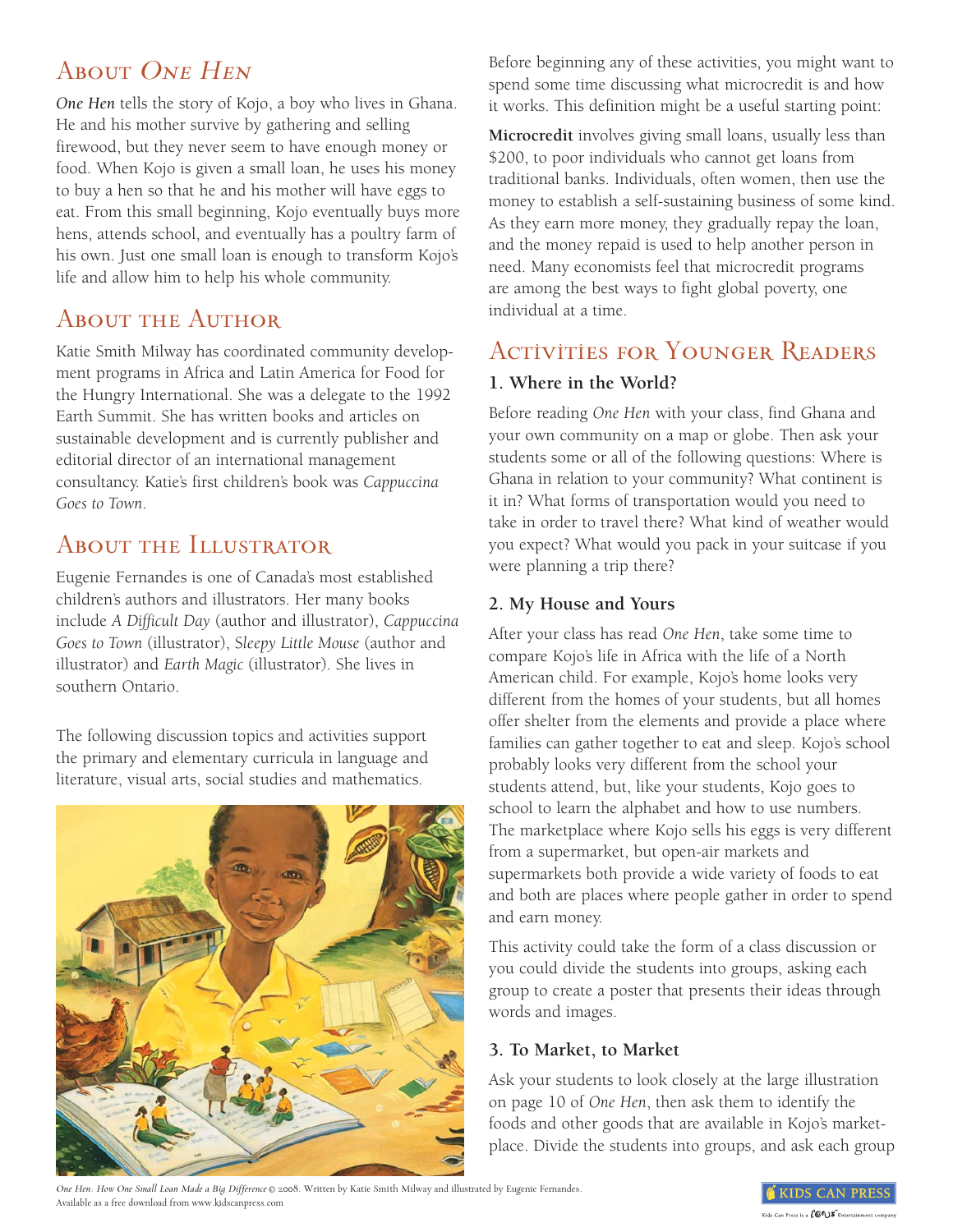to create an illustration that shows the foods and goods that are available in the shops they go to. You might provide magazines or newspaper supplements for the children to cut up to make a collage or mixed-media piece.

Once the students have completed their illustrations, have a class discussion about the similarities and differences between North American stores and those in Kojo's community.

## **4. Making the World a Better Place**

Ask your students to think about the message of *One Hen* as embodied in its subtitle, *How One Small Loan Made a Big Difference*. Divide your class into small groups, and ask each group to brainstorm ways that they could make their community a better place with just a small amount of money. You might ask each group to imagine what they would do if they had, say, ten dollars at their disposal. Some ideas the students might explore could include the following: With ten dollars, you could buy a meal for a homeless person or some yarn and knitting needles to make someone a warm hat or scarf. You could buy seeds to plant in an empty lot or some books to donate to a local library or hospital.

When each group has completed its list of good ideas, compile all the ideas into one big list that you can pin up on a wall in your classroom. If you decide to try to raise funds with your class, you can use this list as a starting point for discussion when deciding how to use the money you raise.



## **5. Dear Kojo …**

Either as a class or individually, write a letter to Kojo or to Katie Smith Milway, the author of *One Hen*. Students might start their letters by describing themselves, their families and their interests. They might then want to share what they liked best about Kojo's story or describe what they would like to do to make a difference in the world.

## ACTIVITIES FOR OLDER READERS

#### **1. Where in the World?**

The United Nations' Convention on the Rights of the Child states that all children around the world have a fundamental right to education. In Kojo's case, however, he cannot go to school until he has money for tuition and a uniform. Ask your students to use the library or the Internet to research the laws and practices governing education in your community. They might want to consider some or all of the following questions:

- Are children required by law to attend school (or to receive home schooling) between certain ages?
- Are children required to attend school for a number of days or hours each year?
- Does your community provide transportation for children who live too far away to walk to school?

Using their research as a starting point, ask your students, individually or in groups, to create their own Charter on the Rights of a Child to Education. Students might want to include measures (such as a breakfast or lunch program) that will allow every child to benefit more fully from their time spent in school, or they might want to recommend that every child has the right to a certain amount of free time (recess or play breaks) during the school day.

#### **2. "This is the orange that grew on a tree …"**

The food in the market that Kojo and his mother frequent comes from nearby farms and communities. It is entirely possible that everything for sale in the market depicted on page 10 was grown, raised or made within walking distance. Ask your students to choose one food item available at their local grocery store and map the route it has taken from its origin to the store. This could be done using the same technique found in *One Hen*, as in this example: "This is the orange that grew on a tree in Florida. This is the worker who picked the orange and packed it into a crate. This is the truck that carried the crate. This is the highway that carried the truck …" and so on. This exercise will be shorter or longer depending upon the distance the food has traveled and the amount of processing and packaging it has undergone.

*One Hen: How One Small Loan Made a Big Difference* © 2008. Written by Katie Smith Milway and illustrated by Eugenie Fernandes. Available as a free download from www.kidscanpress.com